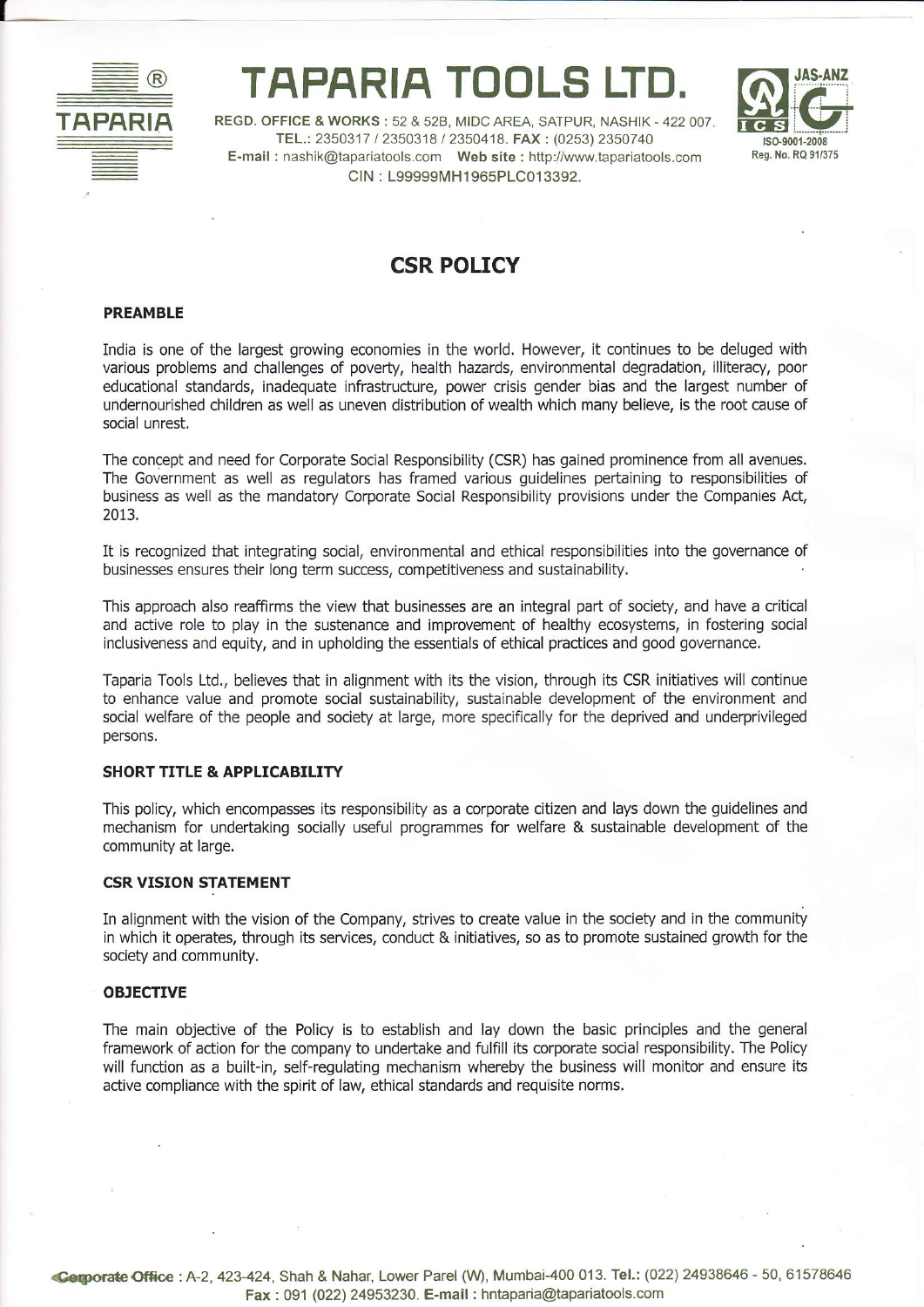

## **CORPORATE SOCIAL RESPONSIBILITY COMMITTEE**

The Corporate Social Responsibility Committee shall consist of three or more Directors amongst which one shall be an Independent Director.

The Committee shall hold meetings as and when required, to discuss various issues on implementation of the CSR Policy

The CSR Committee shall:

(a) Formulate and recommend to the Board, a Corporate Social Responsibility Policy which shall indicate the activities to be undertaken by Taparia Tools Limited as specified in Schedule VII of the Companies Act 2013 (the Act);

(b) Recommend the amount of expenditure to be incurred on the activities referred to in clause (a) in a financial year;

(c) Monitor the Corporate Social Responsibility Policy of EIIL from time to time.

(d) Any other matter as may be considered expedient in furtherance of and to comply with the CSR Policy.

#### **CSR ACTIVITIES**

- Eradication of hunger and poverty;
- Promotion of education;
- Promotion of gender equality and empowerment of women;
- Reducing child motility and improving maternal health;  $\bullet$
- Combating human immunodeficiency virus, acquired immune deficiency syndrome, malaria and  $\bullet$ other diseases;
- Ensuring environmental sustainability;
- Employment enhancing vocational skills;
- Social business projects;
- Contribution to the Prime Minister's National Relief Fund or any other fund set up by the Central Government or the State Governments for socio-economic development and relief and funds for the welfare of the Scheduled Castes, the Scheduled Tribes, other backward classes, minorities and women.

The Board of Directors may decide to undertake its CSR activities recommended by the CSR Committee, through a registered Trust or a registered society or a company.

## **CSR EXPENDITURE**

For achieving its CSR objectives through implementation of meaningful & sustainable CSR programmes, Taparia Tools Ltd. will allocate 2% of its average net profits made during the 3 immediately preceding financial years as its Annual CSR Budget.

The Annual CSR Budget shall be spent on activities laid down as under mentioned. CSR projects or programs or activities undertaken in India only shall amount to CSR Expenditure.